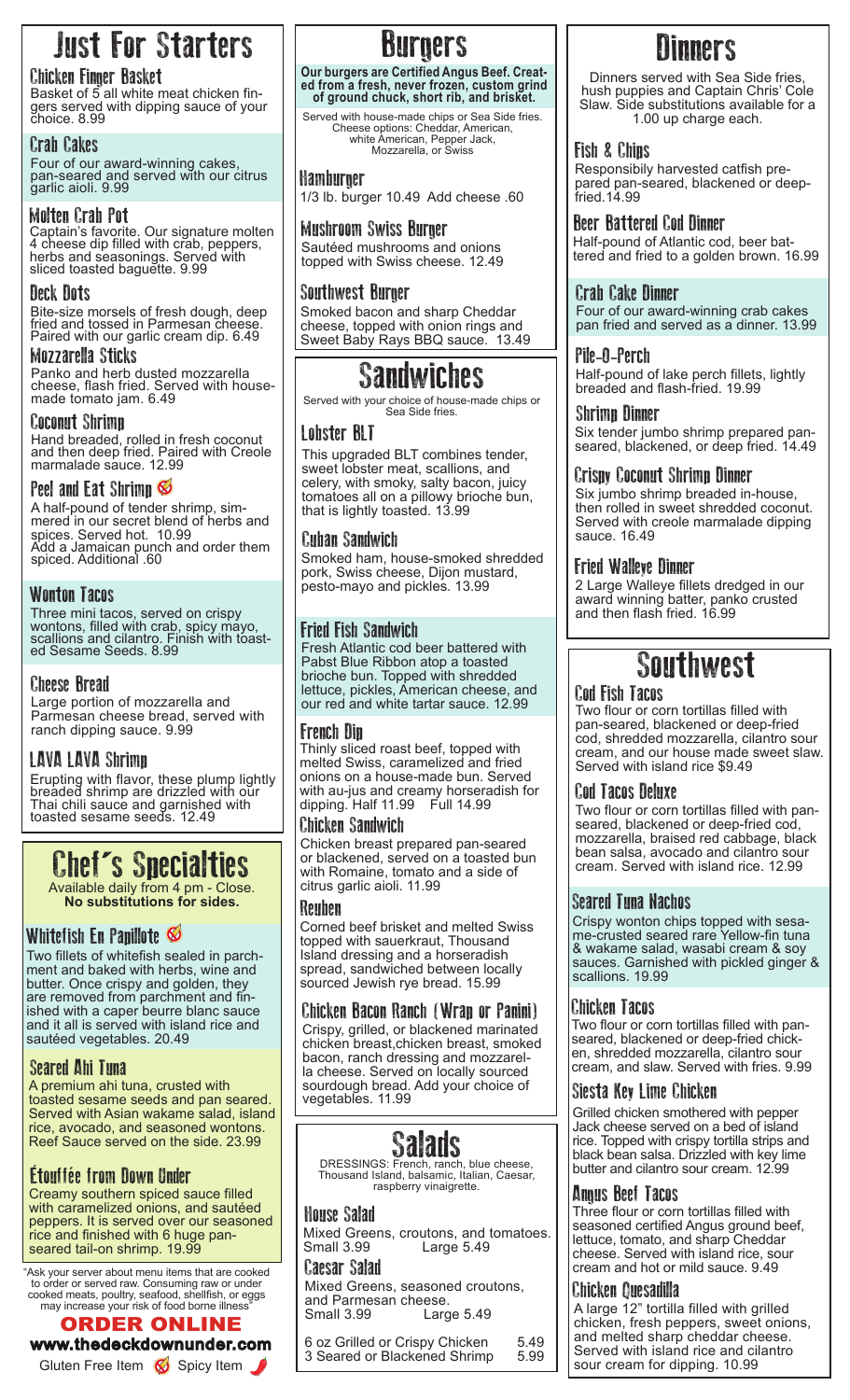### Onion Rings

Heaping order of hand battered sweet onions. Served with a spicy "Boom Boom" dipping sauce. 4.99

### Sautéed Vegetables

Chef selection of fresh seasonable vegetables. 3.99

### Hush Puppies

House made with a blend of herbs, spices, and fresh scallions. 3.99

### Garlic Mashed Potatoes Real mashed potatoes made with cream. 3.99

Cottage Cheese Small curd cottage cheese. 3.49

### ORDER ONLINE

www.thedeckdownunder.com

517-900-9213

## Sides

### Cole Slaw

Captain Chris' recipe. Vinegar-based slaw, made with fresh cabbage, bell peppers, and carrots. 3.99

### Island Rice

Steamed aromatic Jasmine rice with fresh peppers. 3.99

Farm House French Fries Large basket of Farm House ranch fries 2.99 Extra large basket of fries 3.99

House-Made Chips Salted, Garlic-ranch, or Wasabi 2.99

# Kids Menu<br>Served with fries, chips, apple sauce or

a fruit cup. Also a fountain pop, milk or juice. Bottled root beer additional 2.49

Chicken Fingers Two deep fried chicken tenders. 6.99

Hot Dog One all meat frank on a fresh bun. 4.99

Macaroni and cheese Macaroni and cheese. 5.99

Mac-A-Weenie octopus A bun-less hot dog crafted into a Octopus sitting atop a large portion of macaroni and cheese. 7.99

Kids hamburger Served plain. 7.99 Add cheese .60

## Dessert

### Key Lime Pie

Made from scratch with Key lime juice, garnished with white chocolate mousse, and drizzled with coconut-mango sauce. 6.99

# Soup Clam Chowder

New England chowder made with ocean clams and potatoes in a clam broth. With a touch of cream and bacon. Cup 4.99 Bowl 6.49